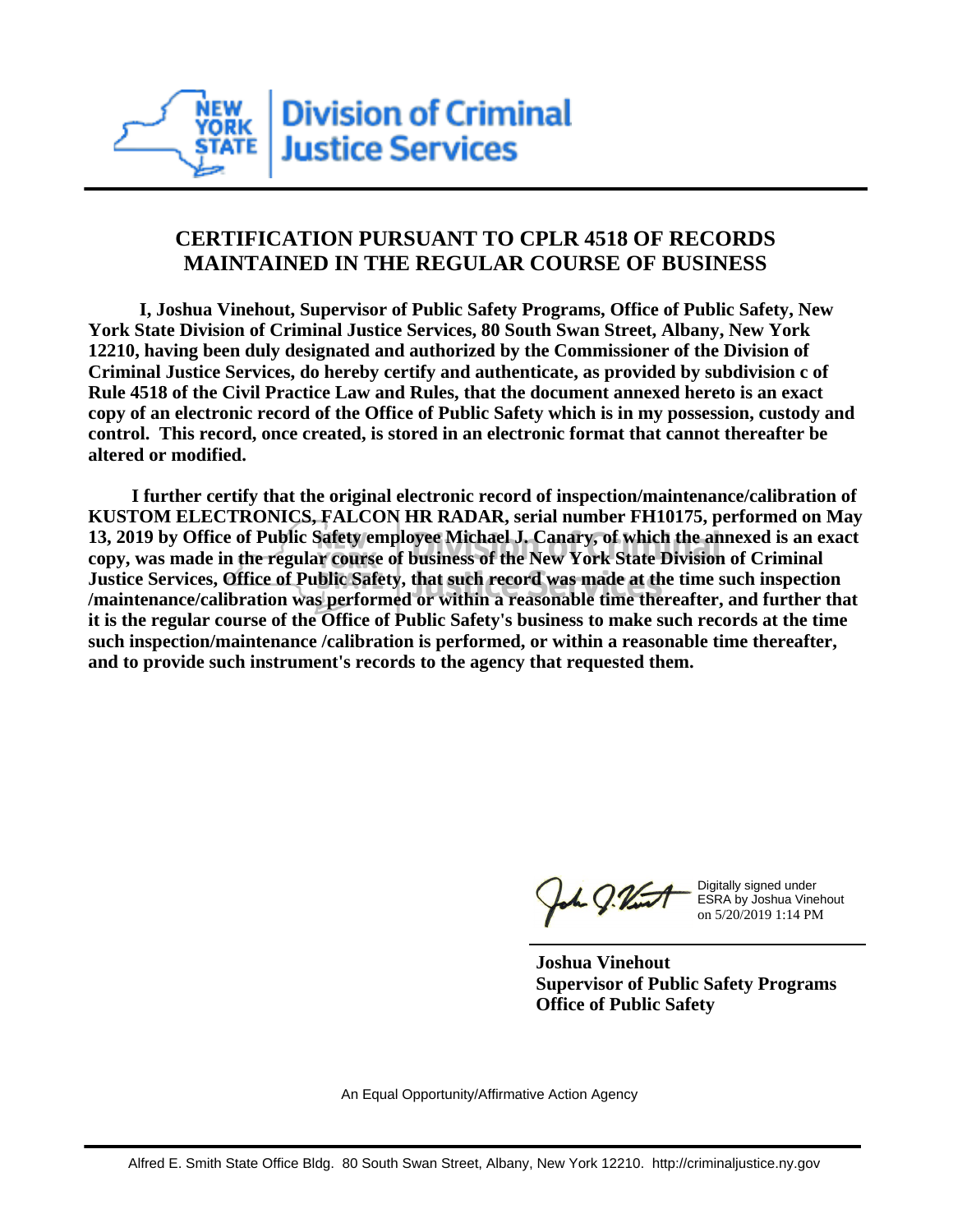## **RADAR RECORD OF INSPECTION / MAINTENANCE / CALIBRATION**

## **Name of Submitting Agency: Stony Point Town Police Department Manufacturer: KUSTOM ELECTRONICS Model: FALCON HR Date: May 13, 2019 Serial Number: FH10175**

 **I hereby certify that KUSTOM ELECTRONICS RADAR, model FALCON HR, serial number FH10175/ / N/A / / N/A, has been calibrated using standards whose accuracies are established by the National Bureau of Standards, or have been derived by the ratio type of self calibration techniques. Calibration has been effected by controlled tests performed on the date indicated above.**

| <b>Test No</b> | <b>Internal Standard</b>                   | <b>Test Result</b> |
|----------------|--------------------------------------------|--------------------|
|                | <b>PAS MPH</b>                             | <b>PAS MPH</b>     |
| <b>Test No</b> | <b>Certification Standard (Stationary)</b> | <b>Test Result</b> |
|                | 65 MPH                                     | 65 MPH             |
|                | 35 MPH<br><b>YORK</b>                      | <b>35 MPH</b>      |
| <b>Test No</b> | <b>Certification Standard (Moving)</b>     | <b>Test Result</b> |
|                | 65 MPH                                     | <b>30 MPH</b>      |
|                | 35 MPH                                     |                    |

**Turning Fork Certification / Date of Certification: May 13, 2019**

| <b>Serial Number</b> | Frequency | <b>Test Result</b> |
|----------------------|-----------|--------------------|
| 61954                | 4733 HZ   | 65 MPH             |

**The above stated tuning fork has been tested and found to oscillate at 4733 Hertz. It will cause a calibration signal of 65 MPH when used with a Doppler traffic radar operating at 24,150 Mhz.**

| <b>Serial Number</b> | Frequency | <b>Test Result</b> |
|----------------------|-----------|--------------------|
| 67517                | 2544 H7   | 35 MPH             |

**The above stated tuning fork has been tested and found to oscillate at 2544 Hertz. It will cause a calibration signal of 35 MPH when used with a Doppler traffic radar operating at 24,150 Mhz.**

 **I further certify that the entries made in these records were made at the time that the inspection /maintenance/calibration of the above identified RADAR was performed, or within a reasonable time thereafter.**

 *page 1 of 2* 

Digitally signed under ESRA by Michael J. Canary on 5/13/2019 12:43 PM

**Michael J. Canary Highway Safety Equipment Technician Office of Public Safety**

**\_\_\_\_\_\_\_\_\_\_\_\_\_\_\_\_\_\_\_\_\_\_\_\_\_\_\_\_\_\_\_\_\_\_\_\_\_**